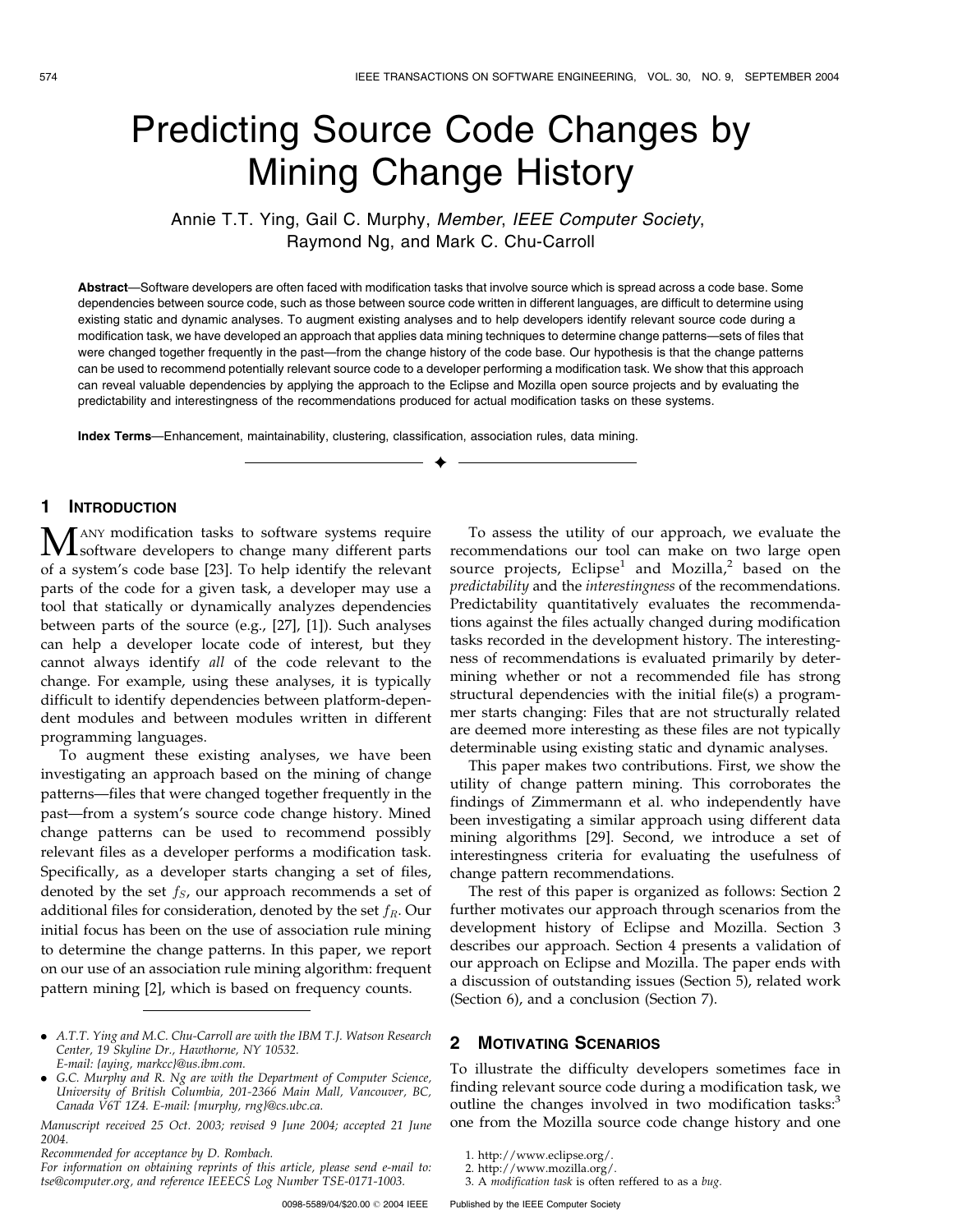from Eclipse's. Mozilla is an open source Web browser written primarily in C++. Eclipse is an open source integrated development environment implemented primarily in Java.

#### 2.1 Scenario 1: Incomplete Change

The Mozilla Web browser includes a Web content layout engine, called Gecko, that is responsible for rendering text, geometric shapes, and images. Modification task #150339 for Mozilla, entitled "huge font crashes X Windows," reports on a bug that caused the consumption of all available memory when a Web page with very large fonts was displayed. As part of a solution $4$  for this modification task, a developer added code to limit the font size in the version of Mozilla that uses the gtk UI toolkit, but missed a similar required change in the version that uses the UI toolkit xlib. The comments in the modification task report include the following:

- . 2002-06-12 14:14: "This patch [containing the file gtk/nsFontMetricsGTK.cpp] limits the size of fonts to twice the display height."
- . 2002-06-12 14:37: "The patch misses the Xlib gfx version." [A patch was later submitted with the correct changes in the X-windows font handling code in the file xlib/nsFontMetricsXlib.cpp.]

The source code in gtk/nsFontMetricsGTK.cpp does not reference the code in xlib/nsFontMetricsXlib. cpp because the code in the gtk version and the code in xlib version are used in different configurations of Mozilla. However, an analysis of the  $CVS<sup>5</sup>$  change history for Mozilla indicates that these two files were changed 41 times together in the development of Mozilla. When we applied our approach to Mozilla, we extracted a change pattern with three files: gtk/nsFontMetricsGTK.cpp, xlib/nsFontMetricsXlib.cpp, and gtk/nsRenderingContextGTK.cpp. Changing the gtk/nsFontMetricsGTK.cpp triggers a recommendation for the other two files, one of which had been missed in the first patch.

# 2.2 Scenario 2: Focusing on Pertinent Code

Eclipse is a platform for building integrated development environments. "Quick fix" is a feature of the Java development support in Eclipse that is intended to help a developer easily fix compilation errors. Modification task #23587 describes a missing quick fix that should be triggered when a method accesses a nonexistent field in an interface.

The solution for the modification task involved the class  $ASTResolving<sup>6</sup>$  in the text correction package. This class was structurally related to many other classes: It was referenced by 45 classes and referenced 93 classes; many of these classes were involved in a complicated inheritance hierarchy. Such a large number of structural dependencies can complicate the determination of which classes should be changed with ASTResolving.

Using our approach, we found that ASTResolving had been changed more than 10 times in conjunction with three classes: 11 times with NewMethodCompletionProposal, 10 times with NewVariableCompletionProposal, and 12 times with UnresolvedElementsSubProcessor. These three classes were part of the solution for the modification task, as indicated by comments in the revision system. However, the other four classes that were part of the solution were not recommended because they had not been modified together a sufficient number of times.<sup>7</sup>

# 3 APPROACH

Our approach consists of three stages. In the first stage, which we describe in Section 3.1, we extract the data from a software configuration management (SCM) system and preprocess the data to be suitable as input to a data mining algorithm. In the second stage, which we describe in Section 3.2, we apply an association rule mining algorithm to form change patterns. In the final stage, which we describe in Section 3.3, we recommend relevant source files as part of a modification task by querying against mined change patterns. Having extracted the change patterns in the first two stages, we do not need to regenerate the change patterns each time we query for a recommendation.

# 3.1 Stage 1: Data Preprocessing

Our approach relies on being able to extract information from a SCM system that records the history of changes to the source code base. In addition to the actual changes made to the source code, these systems typically record metadata about the change, such as the time-stamp, author, and comments on the change. Most of these systems manage software artifacts using a file as the unit. Some support finer-grained artifacts such as classes and methods in an object-oriented programming language (e.g., Coop/ Orm [16]). Our initial focus has been on change histories stored in a CVS repository, which records and manages changes to source files. Before attempting to find patterns in the change history, we need to ensure that the data is divided into a collection of atomic change sets, and we need to filter atomic changes that do not correspond to meaningful tasks.

# 3.1.1 Identifying Atomic Change Sets

The first preprocessing step involves determining which software artifacts—in our case, files—were checked in together. This step is not needed when the history is stored in an SCM system that provides atomic change sets, such as ClearCase [15]. However, other systems such as CVS, which is used for the systems we targeted in our validation, do not track this information; as a result, we must process the change history to attempt to recreate these sets. We form the sets using the following heuristic: An atomic change set consists of file changes that were checked in by the same author with the same check-in comment close in time. We follow Mockus et al. in defining proximity in time of checkins by the check-in time of adjacent files that differ by less

<sup>4.</sup> We refer to the files that contribute to an implementation of a modification task as a solution.

<sup>5.</sup> http://www.cvshome.org/.

<sup>6.</sup> In Java, the name of a file that contains a publicly accessible class Foo is Foo.java.

<sup>7. &</sup>quot;Sufficient number of times" corresponds to the support threshold, which is further explained in Section 3.2. The choice of the support threshold is discussed in Section 4.2.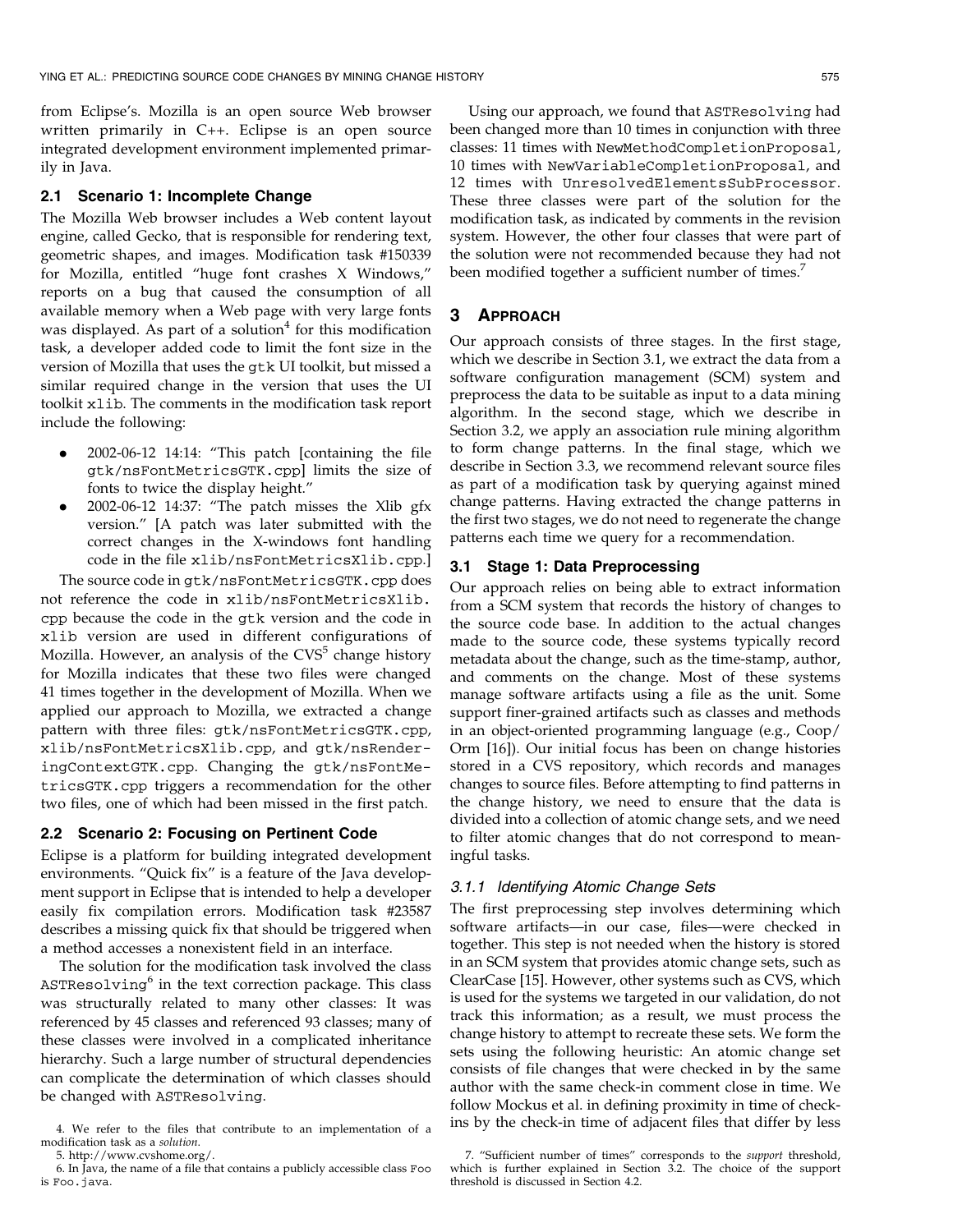than three minutes [20]. Other studies (e.g., [11]) describe issues about identifying atomic change sets in detail.

# 3.1.2 Filtering

The second preprocessing step involves eliminating transactions consisting of more than 100 files because these long transactions do not usually correspond to meaningful atomic changes, such as feature requests and bug fixes. An example is when an integrated development environment, such as Eclipse, is used to remove unnecessary import declarations in all of the Java files in a project. This kind of organize-import operation tends to change many files but does not correspond to a meaningful modification task.

#### 3.2 Stage 2: Association Rule Mining

Association rule mining algorithms extract sets of items that happen frequently enough among the transactions in a database. In our context, such sets, called change patterns, refer to source files that tend to change together. In our study, we investigate frequent pattern mining [2] for extracting change patterns from the source code change history of a system.

The idea of frequent pattern mining is to find recurring sets of items—or source files in our context of finding change patterns—among transactions in a database  $D$  [2]. The strength of the pattern  $\{s_1, \ldots, s_n\}$ , where each  $s_i$  is the name of a source file, is measured by support, which is the number of transactions in D containing  $s_1, \ldots,$  and  $s_n$ . A frequent pattern describes a set of items that has support greater than a predetermined threshold called min\_support.

The problem of finding all frequent patterns efficiently is not trivial because the performance can be exponential with respect to the number of items in  $D$  when the support threshold min\_support is low. Efficient algorithms to this problem have been proposed (e.g., [3], [22], [13]). The algorithm we chose to find frequent patterns uses a compact data structure called FP-tree to encode a database [13]. The idea of the algorithm is to find frequent patterns by a depthfirst approach of recursively mining a pattern of increasing cardinality from the data structure FP-tree that encodes  $D$ , as opposed to a breadth-first approach of finding all patterns of the same cardinality before finding patterns of a larger cardinality. In an FP-tree, each node represents a frequent item in  $D$ , except for the root node that represents an empty item. Each path from the root to a node in the FP-tree corresponds to a collection of transactions in  $D$ , each of which contains all of the items on the path. Items in a path are in descending order of support (and in lexicographical order of item name if two items have the same support). The mining process involves decomposing an FP-tree associated with database  $D$  into smaller FP-trees, each of which corresponds to a partition of  $D$ . This divide-andconquer approach allows the determination of frequent patterns to focus on the decomposed database rather than the whole database.

#### 3.3 Stage 3: Query

Applying a data mining algorithm to the preprocessed data results in a collection of change patterns. Each change pattern consists of sets of the names of source files that have been changed together frequently in the past. To provide a recommendation of files relevant to a particular modification task at hand, the developer needs to provide the name of at least one file that is likely involved in the task. The files to recommend are determined by querying the patterns to find those that include the identified starting file(s); we use the notation  $recomm(f_S) = f_R$  to denote that the set of files  $f_S$  results in the recommendation of the set of files  $f_R$ . When the set of starting files has cardinality of one, we use the notation  $recomm(f_s) = f_R$ . The recommendation set  $f_R$  is the union of matched patterns—patterns with at least one file from  $f_S$ —not including  $f_S$ .

We illustrate the query process with an example based on Mozilla's modification task #150339 described in Section 2.1, using the frequent pattern mining algorithm with the support threshold *min\_support* equal to 20 and transactions from the Mozilla development history from 27 March 1998 to 8 May 2002. Suppose a developer starts changing the file gtk/nsFontMetricsGTK.cpp. Our approach would retrieve the two change patterns that contain the file gtk/ nsFontMetricsGTK.cpp : { gtk/nsFontMetricsGTK.cpp, gtk/nsFontMetricsGTK.h, gtk/ nsRenderingContextGTK.cpp} and {gtk/nsFontMetricsGTK.cpp, xlib/nsFontMetricsXlib.cpp}. The recommendation is generated (as described in Section 3.3) by taking the union of the two change patterns not including the starting file gtk/nsFontMetricsGTK.cpp:  $recomm$  (gtk/nsFontMetricsGTK.cpp) = {xilb/ nsFontMetricsXlib.cpp, gtk/nsFontMetricsGTK.h, gtk/nsRenderingContextGTK.cpp}.

# 4 VALIDATION

To assess the utility of change patterns in a modification task, we need to apply the approach to systems with many source code changes and for which information about modification tasks is available. To satisfy this requirement, we applied the approach to the development histories of two large open-source systems—Eclipse and Mozilla. The two projects are written in different programming languages: Eclipse is mainly written in Java and Mozilla is mainly written in C++. The two projects also differ in development history: Mozilla has more than six years of development history, whereas Eclipse only has three years of development history. Each of these projects also involves a large number of developers, reducing the likelihood that peculiar programming practice of a particular programmer dramatically affects the results. However, both Eclipse and Mozilla are open source projects and use CVS and Bugzilla bug tracking system<sup>8</sup> to track modifications. In this section, we begin by describing our validation strategy (Section 4.1) and the parameter settings (Section 4.2). We then present an analysis of the results (Sections 4.3 to 4.5).

#### 4.1 Validation Strategy

The validation process involved determining if source code recommended from a change pattern was relevant for a given modification task. This validation process required dividing the development history information for a system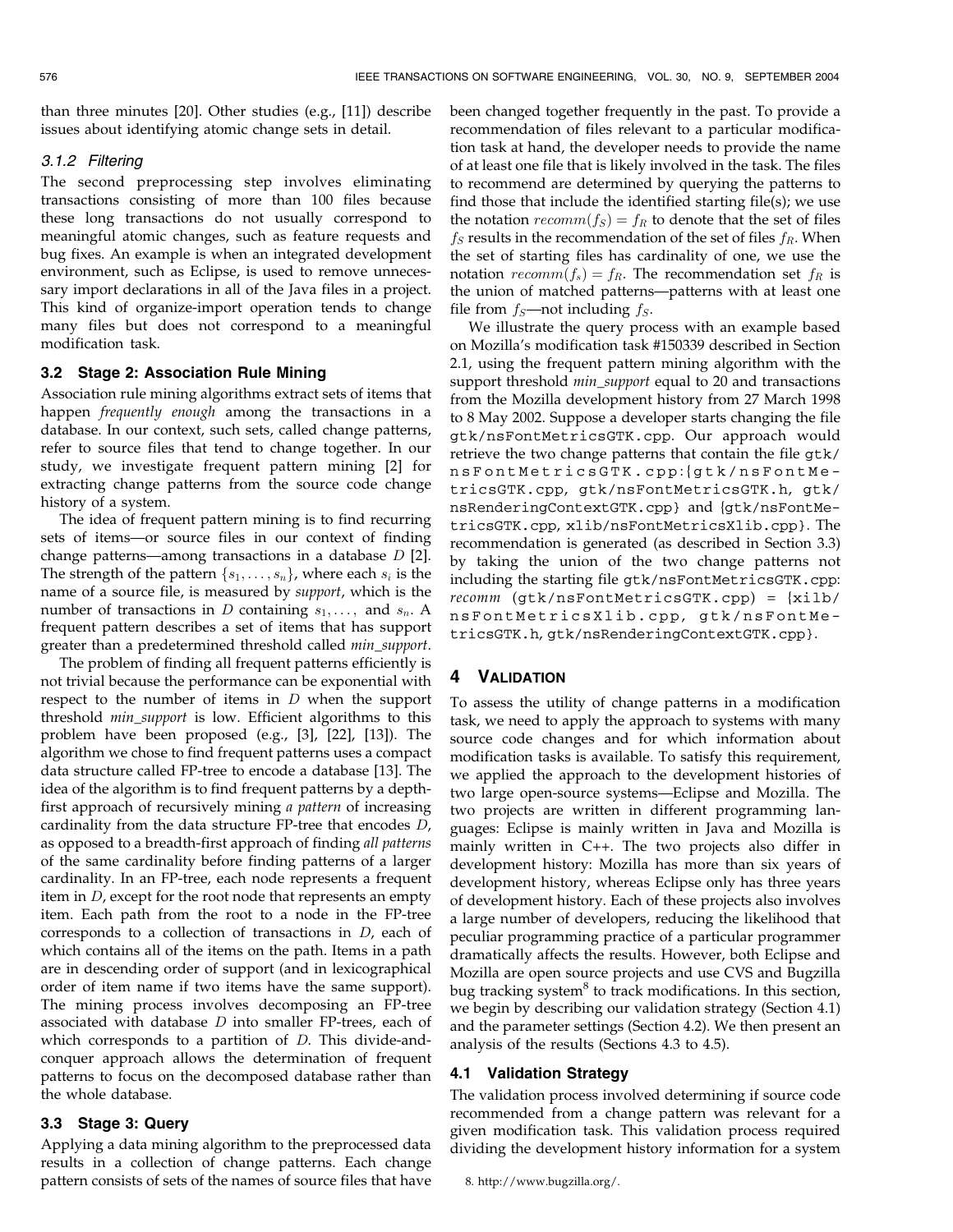into training and test data. The training data was used to generate change patterns that were then used to recommend source for the test data.

To determine if our approach can provide good recommendations, we investigated the recommendations in the context of completed modification tasks made to each system. These modification tasks are recorded in each project's Bugzilla, which also keeps track of enhancement tasks. We refer to both bugs and enhancements as modification tasks, and we refer to the files that contribute to an implementation of a modification task as a solution.

Since Bugzilla does not record which source files are involved in a solution of a modification task, we use heuristics based on development practices to determine this information. One common practice is that developers record the identifier of the modification task upon which they are working as part of the CVS check-in comments for a solution of the modification task. Another common practice is that developers commit the files corresponding to a solution of the modification task into CVS close to the time at which they change the status of the modification task report to "fixed" [9]. For the validation, we chose tasks for which a solution can be associated, for which the files involved in the solution were between the dates designated as the test data, and for which at least one file involved in the solution was covered by a change pattern extracted from the training data.

To recommend possibly relevant files using our approach, at least one file that is likely involved in the solution must be specified by the developer. In our validation, we chose to specify exactly one file  $f_s$  to generate a set of recommended files  $f_R$ ; we chose this approach because it represents the minimum amount of knowledge a developer would need to generate a recommendation. We evaluate the usefulness of the recommended files  $f_R$  in terms of two criteria, predictability and interestingness, described in the rest of Section 4.1.

#### 4.1.1 Predictability

The predictability of the recommendations is measured in terms of precision and recall. The precision of a set of recommendations refers to how well our approach provides concise recommendations. The recall of a set of recommendations refers to how well our approach recommends the files in the solution. More precisely, the precision  $precision(m, f_S)$  of a recommendation  $recomm(f_S)$  is the fraction of recommendations that did contribute to the files in the solution  $f_{sol}(m)$  of the modification task m. The recall recall $(m, f_S)$  of a recommendation recomm $(f_S)$  is the fraction of files in the solution  $f_{sol}(m)$  of the modification task  $m$  that are recommended.

$$
precision(m, fs) = \frac{|correct(m, fs)|}{|recomm(fs)|}
$$

$$
recall(m, fs) = \frac{|correct(m, fs)|}{|fsol - fs|}, \text{ where}
$$

$$
correct(m, fs) = |recomm(fs) \cap (fsol - fs)|.
$$

$$
(1)
$$

We use precision and recall to evaluate our approach quantitatively in two ways: the average precision and recall (denoted by  $precision_{avg}$  and  $recall_{avg}$ , respectively), which measure the accuracy of recommendations given by each query (with starting file  $f<sub>S</sub>$ ), and the *limit* of precision and recall (denoted by  $precision_{lim}$  and  $recall_{lim}$ , respectively), which evaluate how many recommendations are never correct and how many files in the solution are never recommended by any query.

In the computation of the average measures,  $precision_{ava}$ and  $recall_{avg}$ , we included only the precision and recall for recommendations from modification tasks M in the test data where each task's solution contained at least one file from a change pattern. We used each file  $f_s$  in the solution of a modification task  $m \in M$  to generate a set of recommended files  $f_R$  and calculated  $f_R$ 's precision and recall in the equations in (1). The average precision is the mean of such precision values and analogously for the average recall.

Equations (2) show the limit precision and recall. The  $precision_{lim}(M)$  value evaluates, for all modification tasks  $m \in M$ , the fraction of recommended files that could possibly be correct by any query. More specifically, this measure captures the average fraction of files that can be recommended from the union of all change patterns in which at least one file in the change pattern is in the solution. We denote the files in the union of change patterns as restricted above by  $P(f_{sol}(m))$ . The  $recall_{lim}(M)$  value evaluates, for all modification tasks  $m \in M$ , the fraction of files in the solution that could *possibly be recommended* by any query. More specifically, this measure captures the average fraction of files in the solution that are in  $P(f_{sol}(m))$ . As in the computation of  $precision_{avg}$  and  $recall_{avg}$ , M refers to modification tasks in the test data where each task's solution contained at least one file from a change pattern. What we want the limit measures to convey is the average percentage of recommendations by any query that are never correct, which is  $1 - precision_{lim}(M)$ , and the average percentage of files in the solution that are never recommended by any query, which is  $1 - recall_{lim}(M)$ .

$$
precision_{lim}(M) = mean_{m \in M} \frac{|P(f_{sol}(m)) \cap f_{sol}(m)|}{|P(f_{sol}(m))|}
$$

$$
recall_{lim}(M) = mean_{m \in M} \frac{|P(f_{sol}(m)) \cap f_{sol}(m)|}{|f_{sol}(m)|}, \text{ where}
$$

$$
P(f_{sol}(m)) = \bigcup_{\text{all change patterns } p \text{ such that } p \cap f_{sol}(m) \neq \emptyset} p.
$$
(2)

For example, suppose the solution of a modification task *m* contains files  $\{a, b, c, d, e\}$  and the change patterns computed from past history are  $\{a, b, f\}$ ,  $\{i, j, h\}$ , and  $\{b, c\}$ . The files that can possibly be recommended— $P(f_{sol}(m))$  —is  $\{a, b, c, f\}$ . Regardless of what starting files are used, d and e can never be recommended although they are part of the solution; as a result, 40 percent of the files in the solution cannot possibly be recommended. Of files that can possibly be recommended, the files that are also in the solution are  $\{a, b, c\}$ . Regardless of what starting files are used, f can never be correct although it can be recommended; as a result, 25 percent of the files cannot possibly be correct.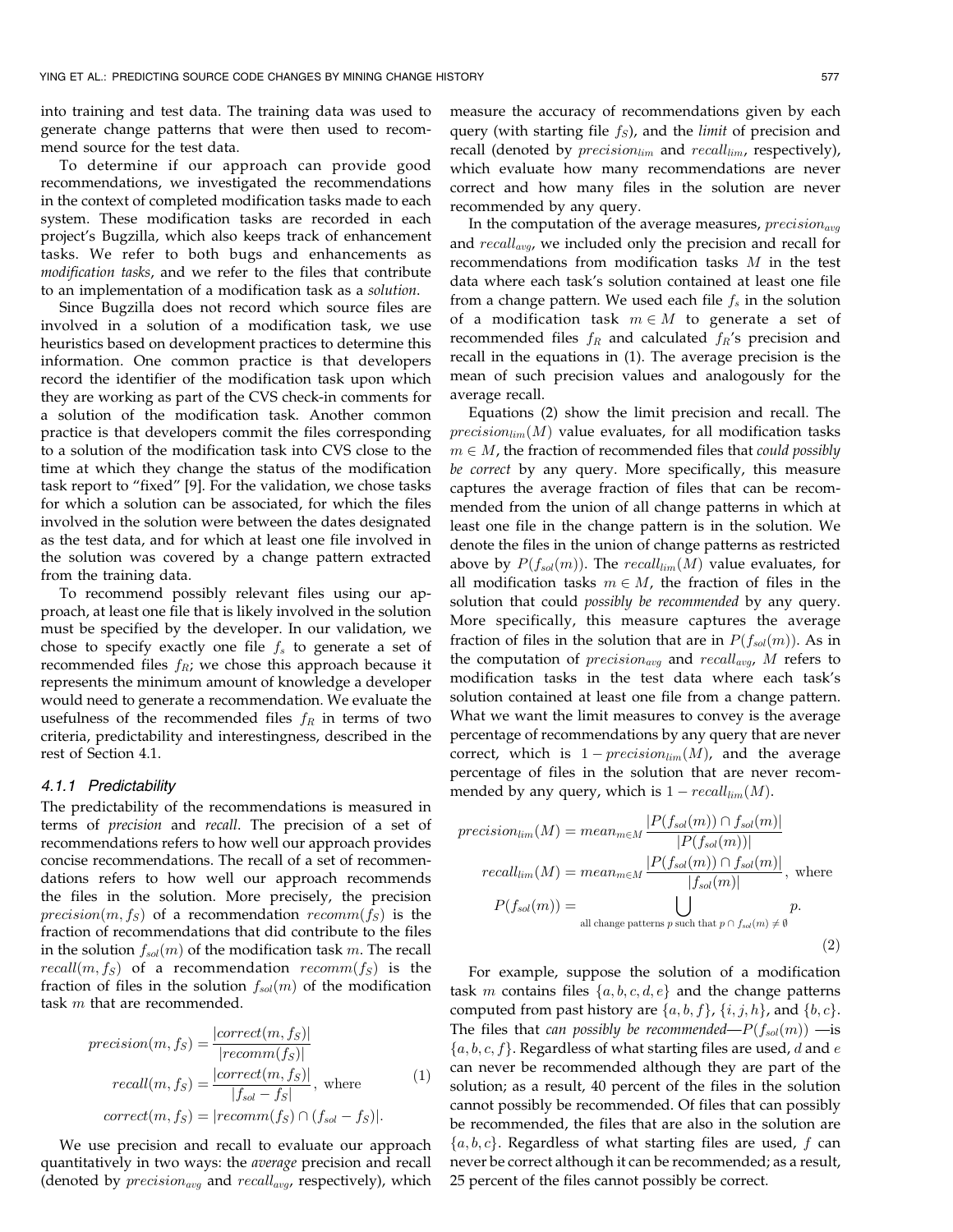| <b>Structural relationship</b> $rel(s \mapsto r)$       | Granu- | Lang-    | <b>Description</b>                         |
|---------------------------------------------------------|--------|----------|--------------------------------------------|
|                                                         | larity | uage     |                                            |
| $reads(m \mapsto f)$                                    | fine   | $C_{++}$ | Method $m$ accesses the value of           |
| $isRead(f \mapsto m)$                                   |        | Java     | field $f$ .                                |
| $writes(m \mapsto f)$                                   | fine   | $C_{++}$ | Method $m$ writes a value to field         |
| $isRead(f \mapsto m)$                                   |        | Java     | f.                                         |
| $calls(m_1 \rightarrow m_2)$                            | fine   | $C_{++}$ | Method $m_1$ contains a method             |
| isCalled $(m_2 \mapsto m_1)$                            |        | Java     | invocation that can bind to $m_2$ .        |
| $creates(m \mapsto c)$                                  | fine   | $C_{++}$ | Method $m$ creates an object of            |
| $isCreate(c \mapsto m)$                                 |        | Java     | $class c$ .                                |
| $checks(m \mapsto c)$                                   | fine   | $C++$ .  | Method $m$ checks or casts an ob-          |
| $isChecked(c \mapsto m)$                                |        | Java     | ject to class c.                           |
| $headerOf(h \rightarrow c)$                             | coarse | $C++$    | File $h$ contains the declaration of       |
| $conforms ToHeader(c \mapsto h)$                        |        |          | class $c$ .                                |
| $implements(c \mapsto i)$                               | coarse | Java     | Class $c$ is an implementation of          |
| $conforms Tolnterface (i \mapsto c)$                    |        |          | interface i.                               |
| $extends(c_1 \rightarrow c_2)$                          | coarse | $C_{++}$ | Class $c_1$ is a subclass of a class       |
| $isExtended(c_2\mapsto c_1)$                            |        | Java     | $c_2$ .                                    |
| $declares MethodReturnParamTypeAs(c_1 \rightarrow c_2)$ | coarse | $C_{++}$ | Class $c_1$ declares a method such         |
| $is Dedased AsMethodReturnParamType(c_2 \mapsto c_1)$   |        | Java     | that the object returned or passed         |
|                                                         |        |          | as a parameter can be of class $c_1$ .     |
| $declaresFieldAs(c_1 \mapsto c_2)$                      | coarse | $C_{++}$ | Class $c_1$ declares a field of class      |
| isDeclaredAsField $(c_2 \mapsto c_1)$                   |        | Java     | $c_2$ , or ancestor of $c_2$ in the inher- |
|                                                         |        |          | itance hierarchy.                          |
| $\overline{samePackage}(c_1 \mapsto c_2)$               | coarse | Java     | Class $c_1$ and class $c_2$ are in the     |
|                                                         |        |          | same package.                              |
| $sameDirectory(c_1 \rightarrow c_2)$                    | coarse | $C++$    | Class $c_1$ and class $c_2$ are stored     |
|                                                         |        |          | in the same directory.                     |

TABLE 1 Structural Relationships Used in Our Criteria

#### 4.1.2 Interestingness

Even if a recommendation is applicable, we have to consider whether or not the recommendation is interesting. For example, a recommendation that a developer changing the C source file foo.h should consider changing the file foo.c would be too obvious to be useful to a developer. To evaluate recommendations in this dimension, we assign a qualitative interestingness value to each recommendation of one of three levels—surprising, neutral, or obvious—based on structural and nonstructural information that a developer might easily extract from the source.

Structural information refers to relationships between program elements that are stated in the source using programming language constructs. Table 1 lists the structural relationships we considered in our analysis for the Java and C++ languages. The "Structural relationship" column of Table 1 lists the structural relationships  $rel(s \mapsto r)$  between two source code fragments s and r, where  $s$  refers to a source code fragment that a developer starts to look at and  $r$  refers to a source code fragment that is structurally related to s. The "Granularity" column indicates the unit of the source code fragments involved in the relationship: "coarse" indicates that the fragments are at a class or interface granularity; "fine" indicates that the granularity of the fragments is finer than class-granularity, for instance, the relationship is between methods. The column "Language" indicates to which language—C++ or Java—the relationship is applicable. The last column provides a description for each relationship.

Nonstructural information refers to relationships between two entities in the source code that are not supported by the programming language. Nonstructural information includes information in comments, naming conventions, string literals, data sharing (e.g., code exchanging data through a file), and reflection.

The interestingness value of a recommendation,  $f_r$  where  $recomm(f<sub>S</sub>) = f<sub>R</sub>$  and  $f<sub>r</sub> \in f<sub>R</sub>$ , is based on how likely it is that a developer pursuing and analyzing  $f_s$  would consider the file  $f_r$  as part of the solution of a modification task. We assume that such a developer has access to simple search tools (e.g., grep) and basic static analysis tools that enable a user to search for references, declarations, and implementors of direct forward and backward references for a given point in the source, as is common in an integrated development environment.

We categorize a recommendation  $f_r$  as *obvious* when

- a method that was changed in  $f_s$  has a direct finegrained reference—reads, isRead, writes, isW ritten, calls, isCalled, creates, isCreated, checks, isChecked, as described in Table 1—to a method, field, or class in  $f_r$ , or
- a class that was changed in  $f_s$  has a strong coarsegrained relationship—the coarse-grained relationships described in Table 1—to a class in  $f_r$ .

We categorize a recommendation as *surprising* when

 $f_s$  has no direct structural relationships with  $f_r$ , or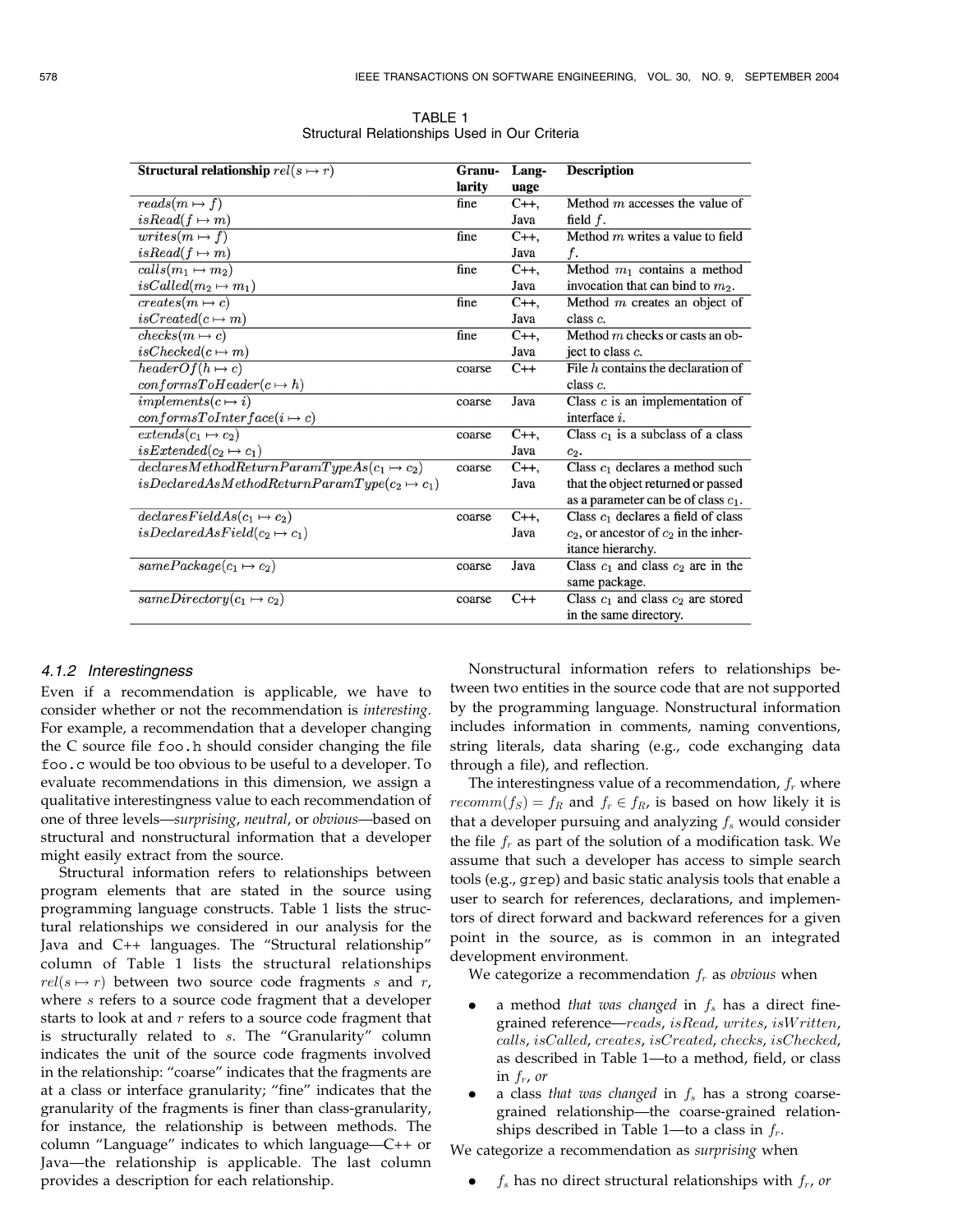

Fig. 1. Statistics on the Eclipse and Mozilla CVS repositories.

a fragment in  $f_s$  contains nonstructural information about  $f_r$ .

A recommendation is neutral when

- a method in  $f_s$ , other than the one that was changed in  $f_s$ , has a direct fine-grained reference to a method, field, or class in  $f_r$ , or
- a class that was changed in  $f_s$  has a weak coarsegrained relationship—it indirectly inherits from, or is in the same package or directory that has more than 20 files—with a class that was changed in  $f_r$ .

If  $f_s$  and  $f_r$  have more than one relationship, the interestingness value of the recommendation is determined by the interestingness value of the most obvious relationship.

# 4.2 Validation Settings

Fig. 1 presents some metrics about the Eclipse and Mozilla developments and outlines the portions of the development history we considered in our analysis. In both systems, the training data comprised changes to over 20,000 files and over 100,000 versions to those source files.

Table 2 shows the number of transactions involving different cardinalities of files as well as the total number of transactions. For the period of time that corresponds to the training data, both Eclipse and Mozilla have a similar number of transactions. In both systems, transactions of two items have the highest counts and the number of transactions decreases as the cardinality of the transaction increases.

Table 3 describes the parameters we used in the data mining algorithm. The first column lists the support threshold. The second column indicates whether the data mining algorithm was applied to Eclipse and Mozilla. The

TABLE 2 Transaction Statistics of Eclipse and Mozilla

| <b>Cardinality of transactions</b> | Mozilla | <b>Eclipse</b> |
|------------------------------------|---------|----------------|
| 2                                  | 13,734  | 13,608         |
| 3                                  | 5,606   | 6,053          |
| 4                                  | 3,605   | 3,822          |
| 5                                  | 2.046   | 2,326          |
| > 5                                | 7.657   | 9,228          |
| total                              | 32,648  | 35,037         |

TABLE 3 Statistics from Patterns Formed in the Training Data of Eclipse and Mozilla

| min_support | <b>Target</b> | No. of files |
|-------------|---------------|--------------|
| 20          | Eclipse       | 134          |
| 15          | Eclipse       | 319          |
| 10          | Eclipse       | 877          |
| 5           | Eclipse       | 3462         |
| 30          | Mozilla       | 598          |
| 25          | Mozilla       | 807          |
| 20          | Mozilla       | 1139         |
| 15          | Mozilla       | 1715         |

third column presents the number of files that were generated from the patterns extracted using the algorithm with the specified parameter applied to either Eclipse or Mozilla.

For the frequent pattern algorithm, the value of the support threshold min\_support was varied so that a reasonably large number of files (over 200) were involved in patterns and the support was not too low (not below 5). Comparing the patterns generated for Eclipse and Mozilla using the frequent pattern algorithm with the same parameter setting (min\_support equals 20 and 15), Mozilla has more than five times more files involved in the change patterns than Eclipse. We were careful to choose thresholds that were neither too restrictive nor too relaxed. An overly restrictive threshold results in too few patterns. This situation affects the recall value as the recommendations do not cover the changes needed for a modification task. An overly relaxed threshold affects the precision since too many patterns result in a number of recommendations, only a few of which are correct.



Fig. 2. Recall versus precision plot showing the frequent pattern algorithm applied to the two target systems, Eclipse and Mozilla.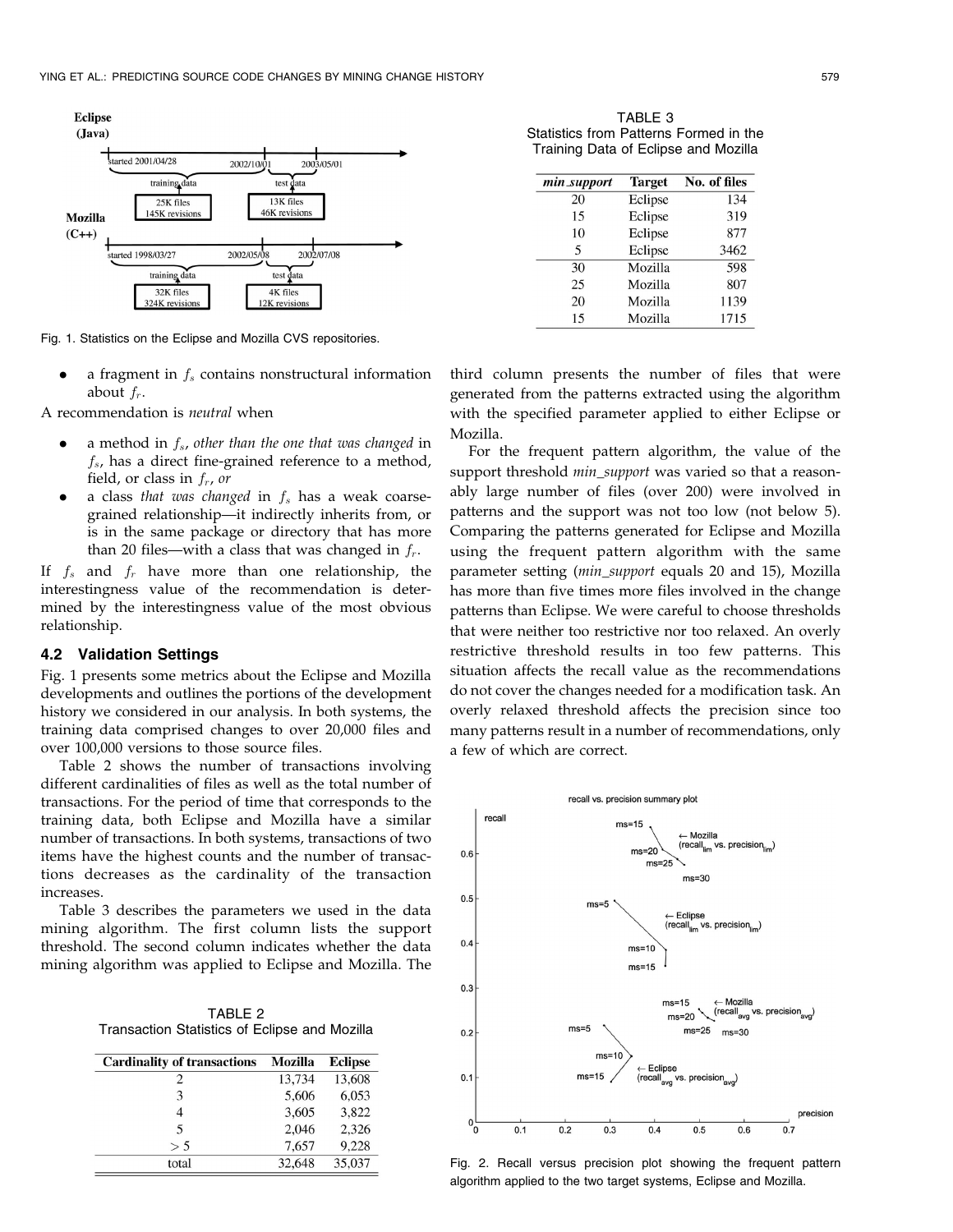| <b>Interestingness</b> | <b>Description</b>                      | Modification task ids (and no. of<br>recommendations) |
|------------------------|-----------------------------------------|-------------------------------------------------------|
| surprising             | cross-language                          | 150099(6)                                             |
| surprising             | duplicate code bases                    | 92106 (2), 143094 (2), 145560 (2),                    |
|                        |                                         | 145815 (2), 150339 (2)                                |
| neutral                | distant instance creation/being created | 123068 (2)                                            |
|                        | and call dependence                     |                                                       |
| neutral                | distant inheritance                     | 74091 (2)                                             |
| obvious                | header-implementation                   | 92106 (2), 99627 (2), 104603 (2),                     |
|                        |                                         | 135267 (8), 144884 (2), 150735 (2),                   |
|                        |                                         | 74091 (2), 123068 (2)                                 |
| obvious                | interface-implementation                | 135267 (2)                                            |
| obvious                | direct inheritance                      | 74091 (12)                                            |
| obvious                | direct call dependence                  | 99627 (2)                                             |
| obvious                | same package with less than 20 files    | 135267 (6)                                            |

TABLE 4 Mozilla Recommendation Categorization by Interestingness Value

# 4.3 Predictability Results

Fig. 2 shows the precision and recall values that result from applying the frequent pattern algorithm to each system. The lines connecting the data points on the recall versus precision plot show the trade-off between precision and recall as the parameter values are altered. The recall and precision axes are adjusted to show only values up to 0.7. The label beside each data point indicates the *min\_support* threshold used in the frequent pattern mining algorithm; for example, "ms =  $5$ " stands for *min\_support* =  $5$ .

For the two groups of connected points labeled "recall<sub>avg</sub> versus  $\mathit{precision}_{\mathit{avg}}$ ," each data point represents average recall and precision. The recall and precision values for the generated change patterns for Mozilla are encouraging; precision is around 0.5 with recall between 0.2 and 0.3 (meaning that, on average, around 50 percent of the recommended files are in a solution and 20 percent to 30 percent of the files in a solution are recommended). The line plot shows a steady trade-off between recall and precision when min\_support changes. However, the recall and precision values in the Eclipse case are less satisfactory; precision is only around 0.3, recall is around 0.1 to 0.2, and the line plot shows some strange behavior, namely, when min\_support threshold equals 15, there is a sudden decrease in both precision and recall. The small number of patterns and small number of files covered by patterns may cause this behavior because few recommendations can be made.

For the two groups of connected points labeled " $recall$ versus  $precision_{lim}$ ," each data point represents the limit of recall and precision, which evaluate the recommendations that can possibly be recommended  $(recall<sub>lim</sub>)$  and recommendations that can possibly be correct ( $precision_{lim}$ ). For Mozilla, the precision is between 0.4 and 0.5, which means that, on average, around 50-60 percent of the recommended files are never correct; the recall is around 0.6, which means that, on average, around 40 percent of the files in a solution are never recommended. For eclipse, the precision is around 0.4 meaning that, on average, around 60 percent of the recommended files are never correct, and the recall is around 0.4 meaning that, on average, around 60 percent of the files in a solution are never recommended.

Although the recall and precision may seem low, the value of the approach must be evaluated based on its ability to provide helpful recommendations; the scenarios presented in Section 2 provide some examples. We assess the interestingness of recommendations further below. We argue that recommendations with precision presented in Fig. 2 are useful as long as the gain to the developer when the recommendation is helpful is greater than the cost to the developer of determining which recommendations are false positives. Our approach can augment existing approaches that provide recommendations to relevant source code in a modification task.

#### 4.4 Interestingness Results

To assess the interestingness of the recommendations, we randomly chose, for each project, 20 modification tasks from the period of time covered by the test data for the project. For each modification task, we determined, for each file  $(f_s)$  that was part of the check-in for the modification and that was contained in at least one change pattern, the files  $(f_R)$  recommended using  $f_S$ . For each file recommended, we assessed its interestingness level according to the criteria described in Section 4.1.

Tables 4 and 5 summarize the recommendations resulting from change patterns generated with the frequent pattern algorithm where *min\_support* threshold equals 20 in Mozilla and min\_support equals 10 in Eclipse. We chose to investigate the results from the frequent pattern algorithm with these threshold settings because they resulted in the best trade-off in terms of precision and recall. We grouped the recommendations with the same interestingness level into similar cases and gave each a descriptive name. Recommendations with the same descriptive name and with the same interestingness level can come from different modification tasks; the identifiers of the relevant tasks are shown in the last column. The number in parentheses beside each identifier is the sum of the cardinality of recommended sets, where each recommended set is the result of querying with a different  $f_s$  associated with the modification task.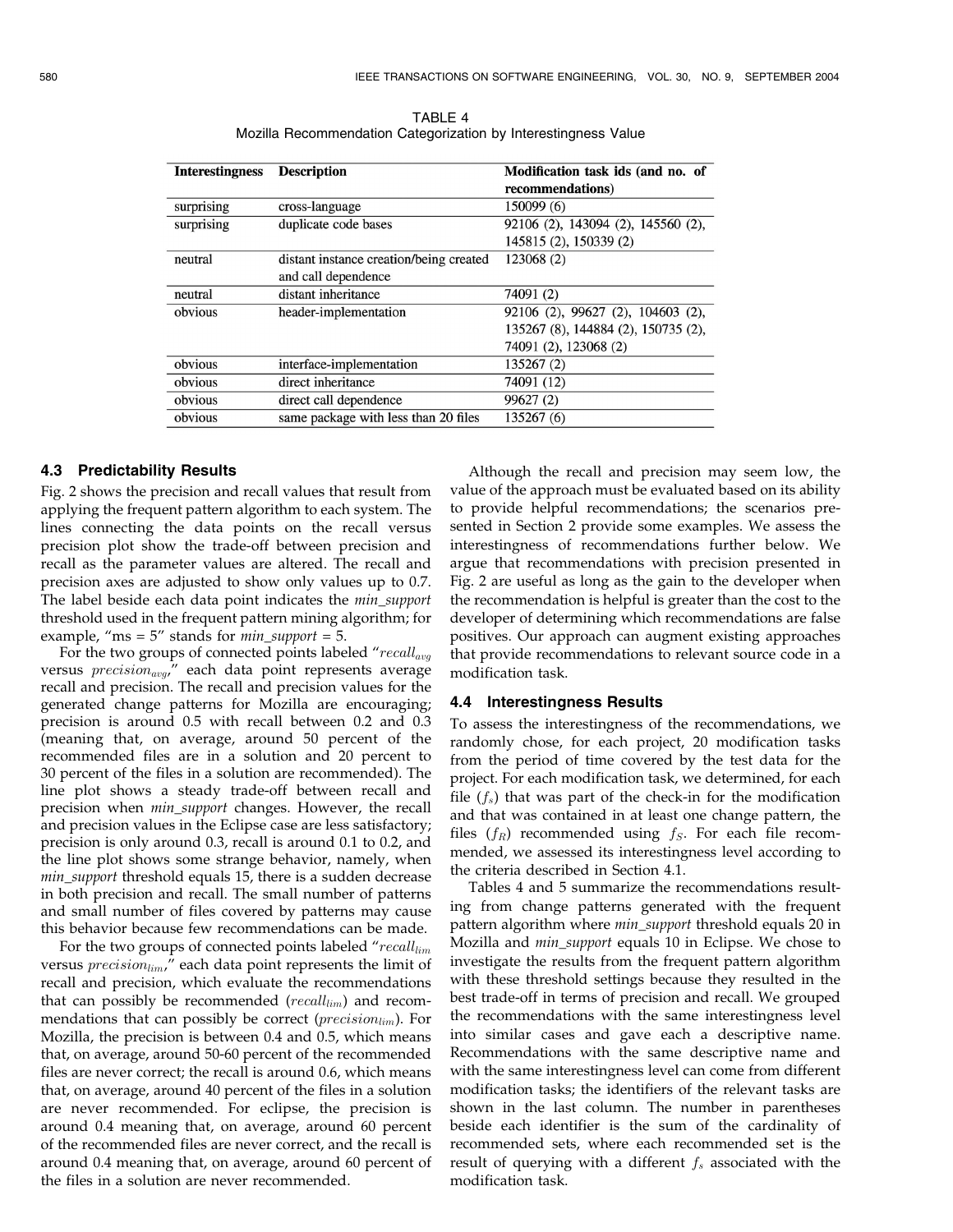| <b>Interestingness</b> | <b>Description</b>                   | Modification task ids (and no.   |
|------------------------|--------------------------------------|----------------------------------|
|                        |                                      | of recommendations)              |
| surprising             | cross-platform/XML                   | 24635 (230)                      |
| neutral                | distant call dependence              | 21330 (2), 24567 (2)             |
| neutral                | distant inheritance                  | 25041 (12)                       |
| obvious                | containment                          | 13907 (2), 23096 (2), 24668 (2)  |
| obvious                | framework                            | 21330(2)                         |
| obvious                | same package with less than 20 files | 21330(2)                         |
| obvious                | instance creation/being created      | 23587(4)                         |
| obvious                | method call dependence               | 21330 (2), 23587 (4), 24657 (2), |
|                        |                                      | 25041(2)                         |
| obvious                | direct inheritance                   | 25041 (8)                        |
| obvious                | interface-implementation             | 24730 (2)                        |

TABLE 5 Eclipse Recommendation Categorization by Interestingness Value

# 4.4.1 Mozilla Interestingness Results

Table 4 presents a categorization of recommendations for Mozilla. Our approach generated recommendations for 15 of the 20 selected modification tasks. The recommendations for the 15 tasks include two kinds of surprising recommendations, two kinds of neutral recommendations, and five kinds of obvious recommendations. We focus the discussion on the cases categorized as surprising. Recommendations classified as neutral and even obvious may still be of value to a developer, as shown by the scenario described in Section 2.2, but we do not provide a detailed analysis of these cases.

The "cross-language" case in the *surprising* category demonstrates how our approach can reveal interesting dependencies on files written in different languages and on noncode artifacts that may not be found easily by a developer.

. For Mozilla, a developer specifies the layout of widgets in XUL (XML-based User interface Language), which eases the specification of the UI and provides a common interface for the UI on different platforms. XUL does not solely define the UI; a developer must still provide supporting code in a variety of formats, including XML schema files and Javascript files. This situation occurred in the solution of modification task #150099, which concerned hiding the tab bar in the Web browser by default. The solution involved adding a new menu item for displaying the user's preference of showing or hiding the tab bar in an XUL file, declaring the menu item in a XML schema file, and initializing the default settings of the menu item as call-back code in a Javascript file. Our approach generated six surprising recommendations involving Javascript-XUL,<sup>9</sup> XML schema-XML, and XML schema-Javascript.

The "duplicate code bases" case from the surprising category demonstrates how our approach can reveal potentially subtle dependencies between evolving copies of a code base.

- . As part of the solution of modification task #92106, two scripts that built different applications in the XML content model module TransforMiix needed to be updated. One script was for building an application for transforming XML documents to different data formats, and the other script was for building a benchmarking application for the former application. Much of the two build scripts shared the same text and changes to one script usually required similar changes to the other script. In fact, this code duplication problem was later addressed and eliminated (modification task #157142). When either of these build scripts was considered to be modified, our approach was able to provide a recommendation that the developer should consider the other script, resulting in two surprising recommendations.
- . For the Mac OS X operating system, Mozilla includes two code bases, Chimera and Camino. The second is a renamed copy of the first code base, but changes were still occurring in parallel to each code base. For modification tasks #143094 and #145815, our approach was able to recommend that a change to a file in one code base should result in a change to the corresponding file in the other code base.
- . Modification task #145560 concerned fixing a typographical error in a variable named USE\_NSPR\_ THREADS in the configuration template file configure.in. The shell script configure—the other file involved in the solution of the modification task—was generated using autoconfig for configuring different platforms using appropriate parameter values specified in the template file configure.in. Our approach was able to recommend that a change in file configure.in required a change in configure because configure must be regenerated from configure.in.
- . Modification task #150339, which was described in Section 2.1, presented a situation where a developer missed changing code that was duplicated in two

<sup>9.</sup> The terminology "Javascript-XUL" means that, given a Javascript file, an XUL file was recommended and, given an XUL file, a Javascript file was recommended.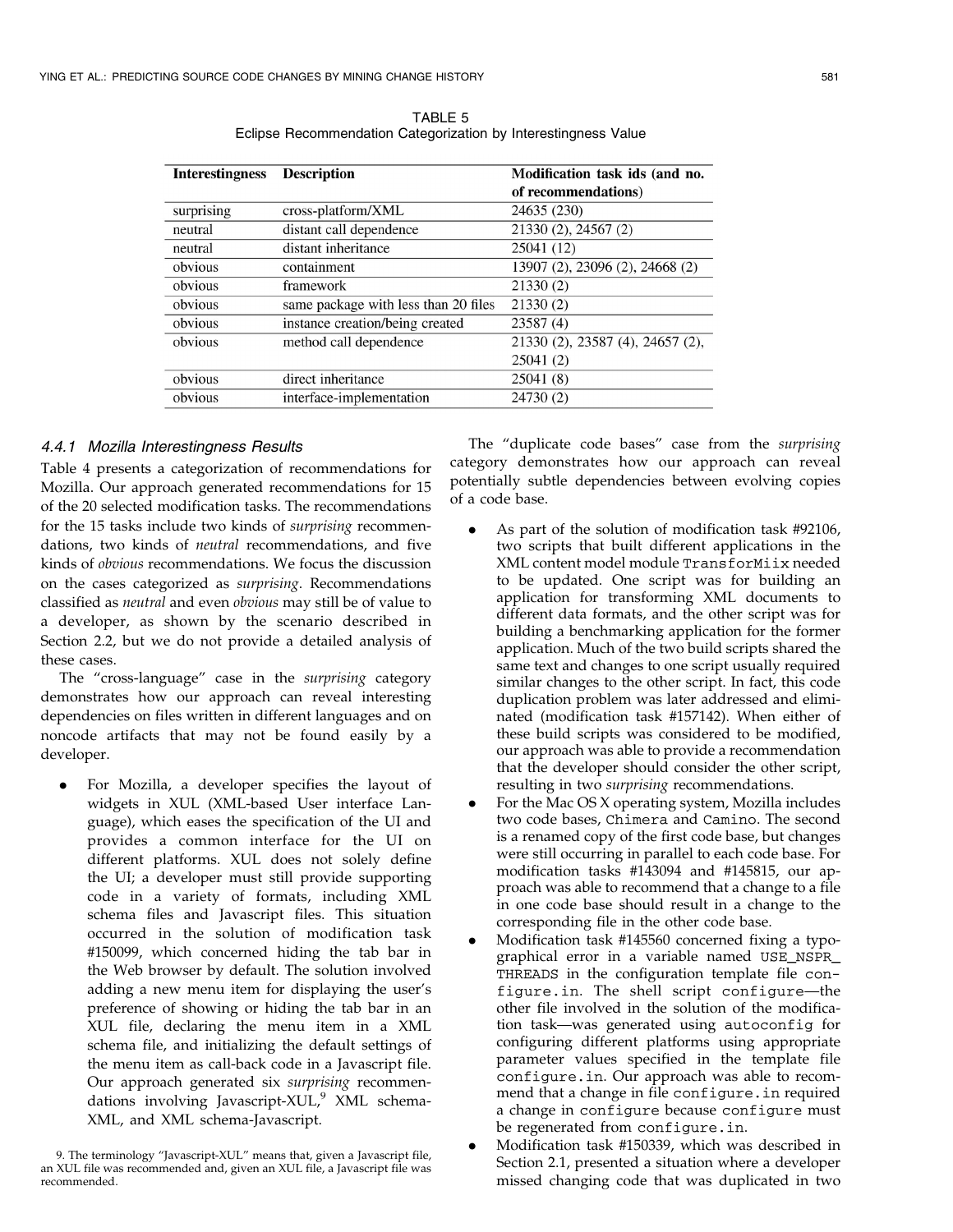versions of the system, one that uses the gtk UI toolkit and another one that uses the xlib UI toolkit. Our approach generated recommendations suggesting parallel changes in the code.

#### 4.4.2 Eclipse Interestingness Results

Table 5 shows the categorization of recommendations for Eclipse. Fewer of the selected modification tasks for Eclipse resulted in recommendations than for Mozilla. We could not provide recommendations for 11 of the modification tasks because the changed files were not covered by a change pattern. Of the nine tasks that resulted in recommendations, eight of them had solutions involving files in which the classes were structurally dependent. We group these into seven cases involving obvious recommendations, two cases involving neutral recommendations, and one case involving surprising recommendations that we focus on.

The "cross-platform/XML" case involved recommendations for noncode artifacts, which, as we argued above, may not be readily apparent to a developer and may need to be determined by appropriate searches.

. Modification task #24635 involved a missing URL attribute in an XML file that describes which components belong to each platform version. The change involved 29 files that spanned different plugins for different platform versions. Our approach generated 230 surprising recommendations. This large number of recommendations was made because the solution for the problem contains 29 files of which 18 match at least one change pattern. Each of these 18 files, when used as the starting file, typically generated recommendations of over 10 files, summing to 230 recommendations.

#### 4.4.3 Conclusion of the Interestingness Results

The majority of the recommendations made by our approach were classified as neutral or obvious and involved files that were structurally related. Even though existing static or dynamic analysis approaches could detect such relationships, in some cases, our approach may provide more specific recommendations; for instance, the case described in Section 2.2. Many of the cases we listed as surprising involved files implemented in different languages or used in different platforms. These dependencies would be difficult to find with existing static and dynamic analysis approaches.

#### 4.5 Performance

The queries that we performed in this validation took less than 5 seconds on a Sun Ultra 60 system with 1280 MB RAM with 2 x 360 MHz UltraSPARC-II processors. The computation time of populating the database is more time-consuming, but is performed less often. Populating the database with file change data took about two hours for each of Mozilla and Eclipse. Transaction computation took 6 minutes on Eclipse and 11 minutes on Mozilla. The computation time of mining change patterns increases as the support threshold decreases: Table 6 shows that the performance ranges from 1 minute to 55 minutes for Eclipse and from 1 minute to 3 minutes for Mozilla.

| TABLE 6                                       |  |
|-----------------------------------------------|--|
| Performance on Pattern Computation on Eclipse |  |

| <b>Target</b> | <b>Support threshold</b> | Time (s) |
|---------------|--------------------------|----------|
| Eclipse       | 20                       | 44       |
| Eclipse       | 15                       | 86       |
| Eclipse       | 10                       | 439      |
| Eclipse       | 5                        | 3302     |
| Mozilla       | 30                       | 52       |
| Mozilla       | 25                       | 65       |
| Mozilla       | 20                       | 102      |
| Mozilla       | 15                       | 209      |

# 5 DISCUSSION

In this section, we begin by discussing the criteria we used to validate the results of our experiment (Sections 5.1 and 5.2). We then comment on some issues with the approach (Sections 5.3 to 5.5), including the granularity of the source code used in the change pattern mining process, and an alternative algorithm we have investigated (Section 5.6).

## 5.1 Interestingness Validation Criteria

Evaluating the usefulness of a particular file recommendation is difficult because the relevance of a particular file to a change task is subjective. For instance, even if a file does not need to be changed as part of the modification task, some developers may assess the file as relevant if it aids in their understanding of some functioning of the code relevant to the modification task. Since we cannot determine absolutely if a file is interesting, we chose to base the interestingness criteria on a set of heuristics, several of which are based on structural relationships between parts of the code. Since existing tools, such as compilers and integrated development environments, provide support to find some structurally related code, we categorized recommendations which could be found using such tools as obvious. On the other hand, recommendations involving nonstructural relationships may be more difficult for a developer to find; these recommendations are thus classified as neutral or surprising.

The interestingness of recommendations might be determined more accurately through an empirical study involving human subjects. As we have argued, we believe our interestingness criteria are a good approximation of what would interest a software developer. An assessment of recommendations by human subjects and a correlation of the interest to our criteria remains open for future work.

#### 5.2 Predictability Validation Criteria

Our evaluation of recall and precision is conservative in the sense that we measure these values with respect to whether a recommended file  $f_r$  was part of the set of files  $f_{sol}$  that was checked in as part of the solution. We cannot determine if a recommended file that did not have a version stored as part of the change might have been helpful to a developer in understanding the source to make the desired changes. Additionally, in the calculation of  $recall_{avg}$  and  $precision_{avg}$ , the recommendations were made using one starting file,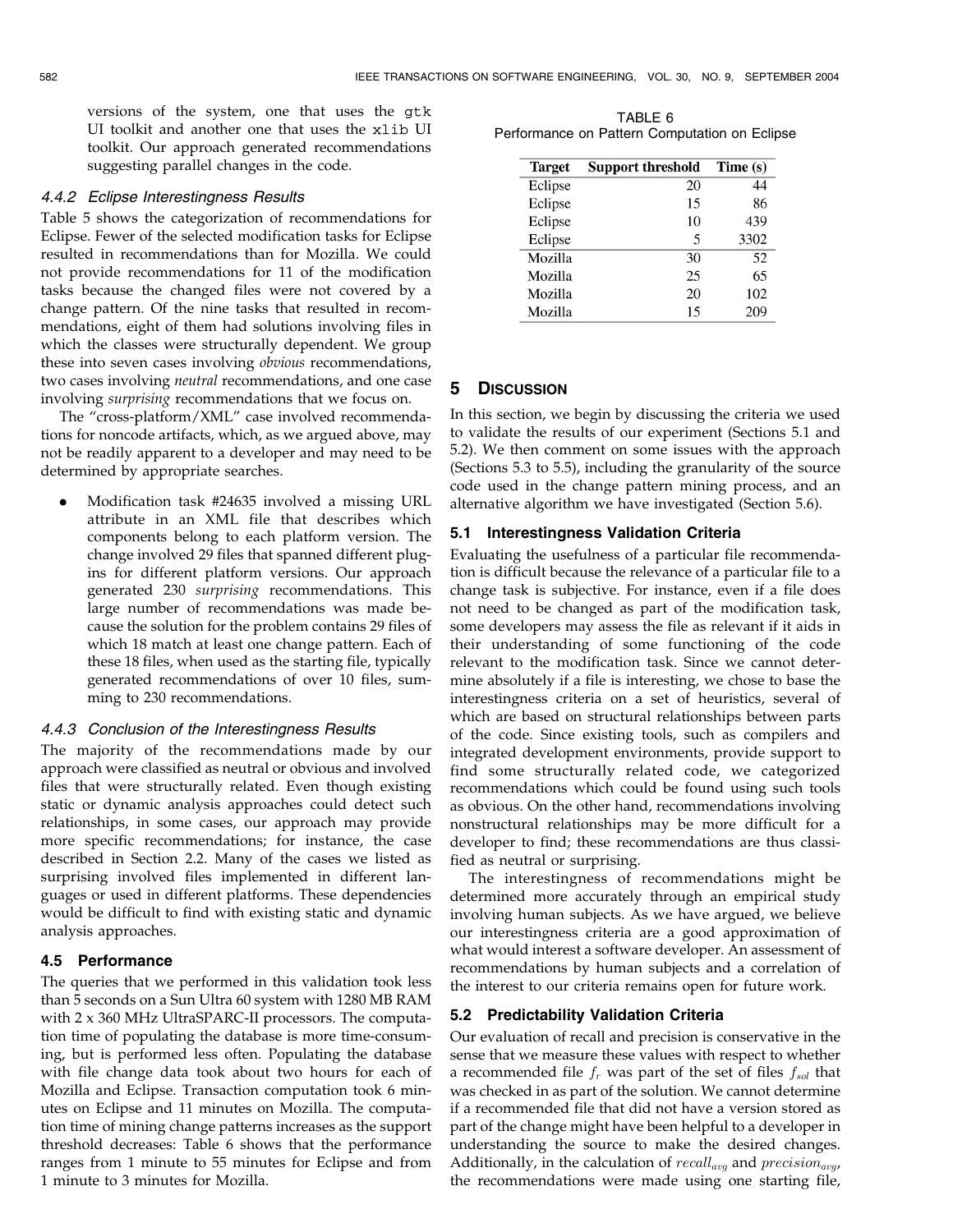which represents the minimum amount of knowledge a developer would need to apply our approach.

In the calculation of predictions in the test data, we have not included the modification tasks whose solutions do not contain any files in a change pattern. The rationale behind this is that our approach is based on the assumption that the target project has a rich history of changes. Modification tasks whose solutions do not contain any files from any change patterns indicate that the part of the system the modifications tasks are concerned with does not have a rich history of changes. For example, the test data of the Mozilla project contains 827 modification tasks between the designated dates that we could associate with a CVS checkin, of which the solutions of 337 to 487 (41 to 59 percent) tasks are covered by at least one file from a change pattern: The range of task solution covered depends on the value of min\_support.

# 5.3 Weaknesses of Our Approach

Several possibilities may affect the predictability of the recommendations in our evaluation. One possibility is that there were too few transactions for each system: Association rule mining usually assumes a large number of transactions. For example, in the first frequent pattern algorithm literature, the number of transactions used in the experiment is more than 20 times greater than the number of items in a validation of the frequent pattern algorithm [13]. However, in Eclipse and Mozilla, the number of transactions and the number of items—files in our context—are approximately the same because items do not occur in as many transactions as in other applications. This may be one reason that the recall and precision are not high. The use of CVS by these projects further impacts our approach since historical information is not maintained by CVS when a file or directory is renamed. Moreover, significant rewrites and refactoring of the code base can affect our approach. Such changes affect the patterns we compute because we do not track the similarity of code across such changes.

# 5.4 Granularity

Currently, the change associations we find are among files. Applying our approach to methods—where change patterns describe methods instead of files that change together repeatedly—may provide better results because a smaller unit of source code may suggest a similar intention behind the separated code. However, refining the granularity weakens the associations (each pattern would have lower support), which may not be well-handled by our current approach.

#### 5.5 Implementation Trade-Offs

In this paper, we have presented an initial evaluation of an implementation of an association rule algorithm. In our implementation, we made several choices. First, we chose to use an offline approach. More time is needed up-front to compute the patterns, but the query time is faster once the patterns are computed if the same query is performed multiple times. Second, the implementation of the approach we described in this paper does not handle incremental changes that are checked into the SCM system. An

incremental implementation that updates the list of transactions of atomic changes as files are checked into the SCM system and that incrementally mines patterns [8] is possible.

#### 5.6 Alternative Algorithms for Finding Change **Patterns**

In this paper, we have presented one association rule mining algorithm for finding change patterns, namely, frequent pattern mining. We also considered another algorithm, called correlated set mining [7], which considers statistical correlation that may be implied by cooccurrences of items, unlike frequent pattern mining which considers only cooccurrences of items. The idea of correlated set mining is to find all sets of items with sufficient correlation as measured by the chi-squared test. In our context, the chisquared test compares the frequencies of files changed together (called observed frequencies) with the frequencies we would expect if there were no relationship between whether or not the set of files are changed together (called expected frequencies). A statistically significant difference between the two frequencies indicates, with a degree of confidence, that the fact that the files changed together are correlated.

When we applied the correlated set algorithm (computing correlated sets of cardinality two) to the change data of the target systems, few change patterns were generated, indicating that the algorithm is not applicable on the data. We observed that the expected frequencies are much smaller than the observed frequencies because the total number of possible files in the system is much larger than the number of times any two files changed together. Data with such a distribution does not work well with the chisquared test used in correlated set mining, which requires expected frequencies to not be too small. One way to improve this situation is to partition the transactions in a way that it would not dramatically weaken the correlations and to apply the correlated set mining algorithm to each partition so that the number of files in the system is closer to the number of times any two files changed together. Dividing the system into architectural modules may be one such meaningful way to partition the system.

# 6 RELATED WORK

We first focus on the comparison of our approach to others that rely upon development history (Section 6.1) to help determine relevant code. We then focus on approaches that rely on impact analysis to determine the scope of a modification task (Section 6.2). Finally, we describe other work that uses data mining approaches to software engineering problems (Section 6.3).

# 6.1 Using Development Histories to Identify Relevant Code

Zimmermann et al., independently from us, have developed an approach that also uses association rule mining on CVS data to recommend source code that is potentially relevant to a given fragment of source code [29]. The rules determined by their approach can describe change associations between files or methods. Their approach differs from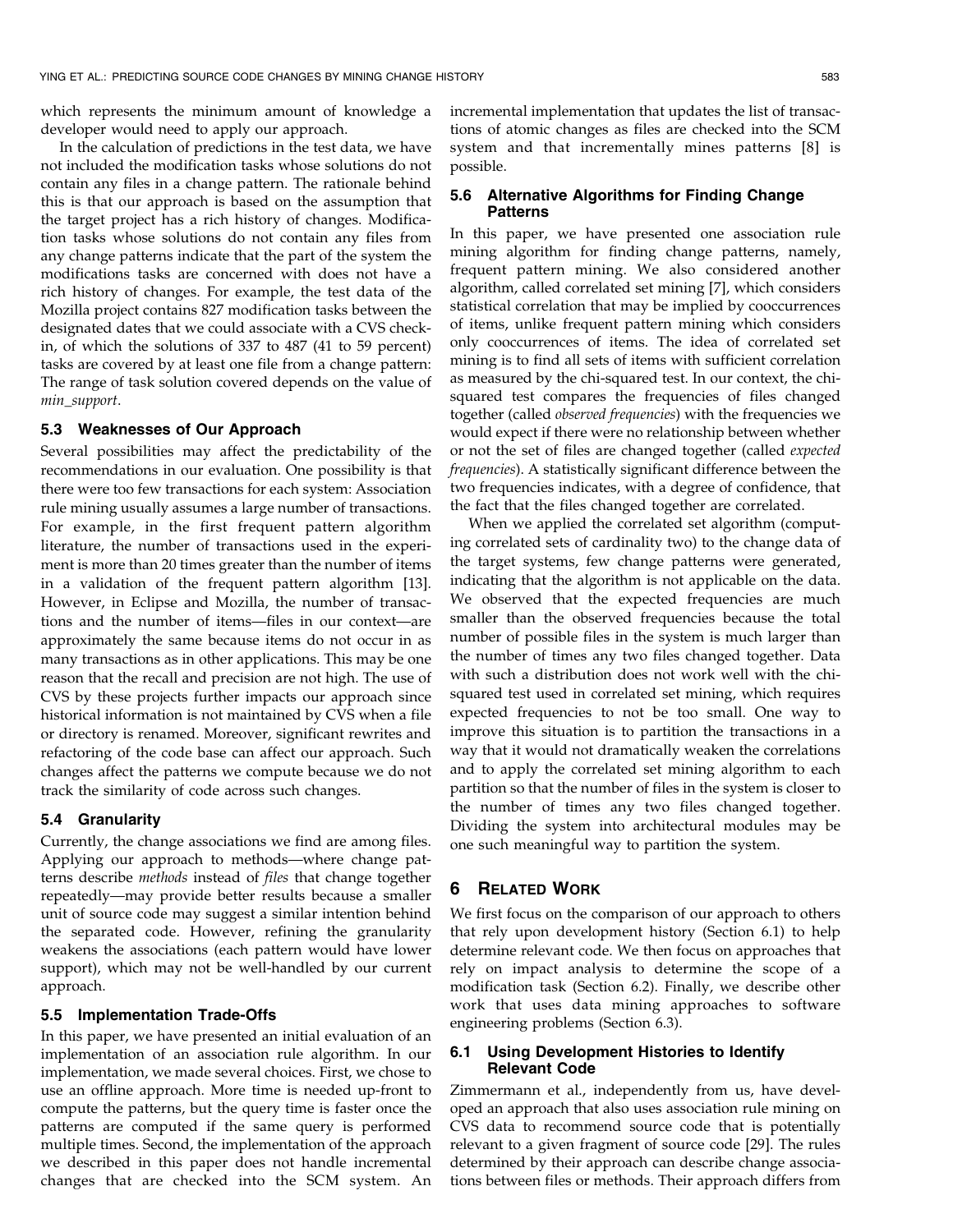ours in that they use a particular form of association rule mining in which rules determined must satisfy some support and confidence. Frequent pattern mining, the algorithm that we use, uses only support to determine the association. The reason that we chose not to use the confidence value is because it can give misleading association rules in cases where some files have changed significantly more often than others [7]. It was also part of our motivation for considering correlation rule mining, which takes into account how often both files are changing together as well as separately. In their implementation, they use an online approach, where only the patterns that match the current query are computed, whereas we compute all the patterns and use them for multiple queries. Both Zimmermann et al.'s approach and ours produce similar quantitative results: Precision and recall that measure the predictability of the recommendations are similar in value when one single starting file is in the query. Zimmermann et al. also did similar experiments with a different number of starting files. The qualitative analyses differ. They present some change associations that were generated from their approach and argue that these associations are of interest. In contrast, we analyzed the recommendations provided in the context of completed modification tasks, emphasizing when the results would be of value to a developer. We assessed the value of the recommendations using the interestingness criteria that we developed.

Shirabad et al. also address a similar question to that addressed in this paper: When a programmer is looking at a piece of code, they want to determine which other files or routines are relevant [25]. They proposed an approach that predicts the relevance of any pair of files based on whether the files have been looked at or changed together. Information about pairs of relevant files is used to learn concepts by building decision trees on attributes, such as the length of the common filename prefix and the number of shared routines. Similar to our approach, their approach can apply across languages and platforms if the attributes do not depend on programming constructs. Our approach differs in that we find files that change together repeatedly instead of only changing at least once. Their results show that the error rate of classifying a file, given another file, to one of the three levels of relevance is 27 percent on average, which is better than the error rate of 67 percent when the relevance value is assigned randomly. In contrast, our notion of recall and precision is based on whether the recommendations are correct with respect to a given modification.

Hipikat is a tool that provides recommendations about project information a developer should consider during a modification task [9]. Hipikat draws its recommended information from a number of different sources, including the source code versions, modification task reports, newsgroup messages, email messages, and documentation. In contrast to our approach, Hipikat uses a broader set of information sources. This broad base allows Hipikat to be used in several different contexts for recommending different artifacts for a change task. When a recommendation is requested based on a description of a modification task at hand, Hipikat recommends similar modifications completed in the past, with their associated file changes. Our approach is complementary to Hipikat because our approach can be used when Hipikat does not apply. First, Hipikat requires a similar bug to have been fixed in the past to provide a specific recommendation about which code is of interest. Our approach may apply even when a similar bug cannot be determined. In addition, Hipikat's analysis requires a board source of artifacts, including the modification tasks reports. Our approach applies to projects where information on modification tasks is not available or where revisions of the system cannot be associated with modification task descriptions.

Some techniques that leverage development history data are proposed to identify groups of relevant code. Mockus and Weiss proposed a method to identify groups of related source code, called chunks, for independent development [21]. Their approach of identifying chunks involves iteratively finding a better grouping by optimizing some quantitative measures based on development history, such as the number of modification tasks that involve source code entities within a chunk. Thus, the result is that a source code entity within a chunk is often changed together with another entity in the same chunk, but not with an entity in a different chunk. Fischer et al. have used development history data for identifying a software system's features, which are referred to as an observable and relatively closed behavior or characteristic of a software part, such as HTTP [10]. Similar to Mockus and Weiss's work and Fischer et al.'s work, our approach is also based on the notion of files being changed together in the development history; however, the recommendations given by our approach are task-specific.

# 6.2 Other Approaches in Detecting Related Code

Impact analysis approaches (e.g., [4]) attempt to determine, given a point in the code base involved in a modification task, all other points in the code base that are transitively dependent upon the seed point. This information may help a developer determine what parts of the code base are involved in the modification task. Many of these approaches are based on static slicing (e.g., [12]) and dynamic slicing (e.g., [1]). Static slicing identifies all of the statements in a program that might affect the value of a variable at a given point in the program by analyzing the data-flow and control-flow of the source code. Dynamic slicing finds all parts of source code that affect a variable in an execution for some given input of the program, rather than for all inputs as in static slicing. In contrast to these approaches, our data mining approach can work over code written in multiple languages and platforms and scales to use on large systems. In addition, dynamic slicing relies on an executable program and on the availability of appropriate inputs of the program, whereas our approach can work with code that is nonexecutable, or with code that consists of components running on different platforms. On the other hand, slicing approaches can provide finer-grained information about code related to a modification task, without relying on the code having been changed repeatedly in the past. Our approach complements slicing approaches.

Code clone detection attempts to determine code that is the same or similar. This information may help a developer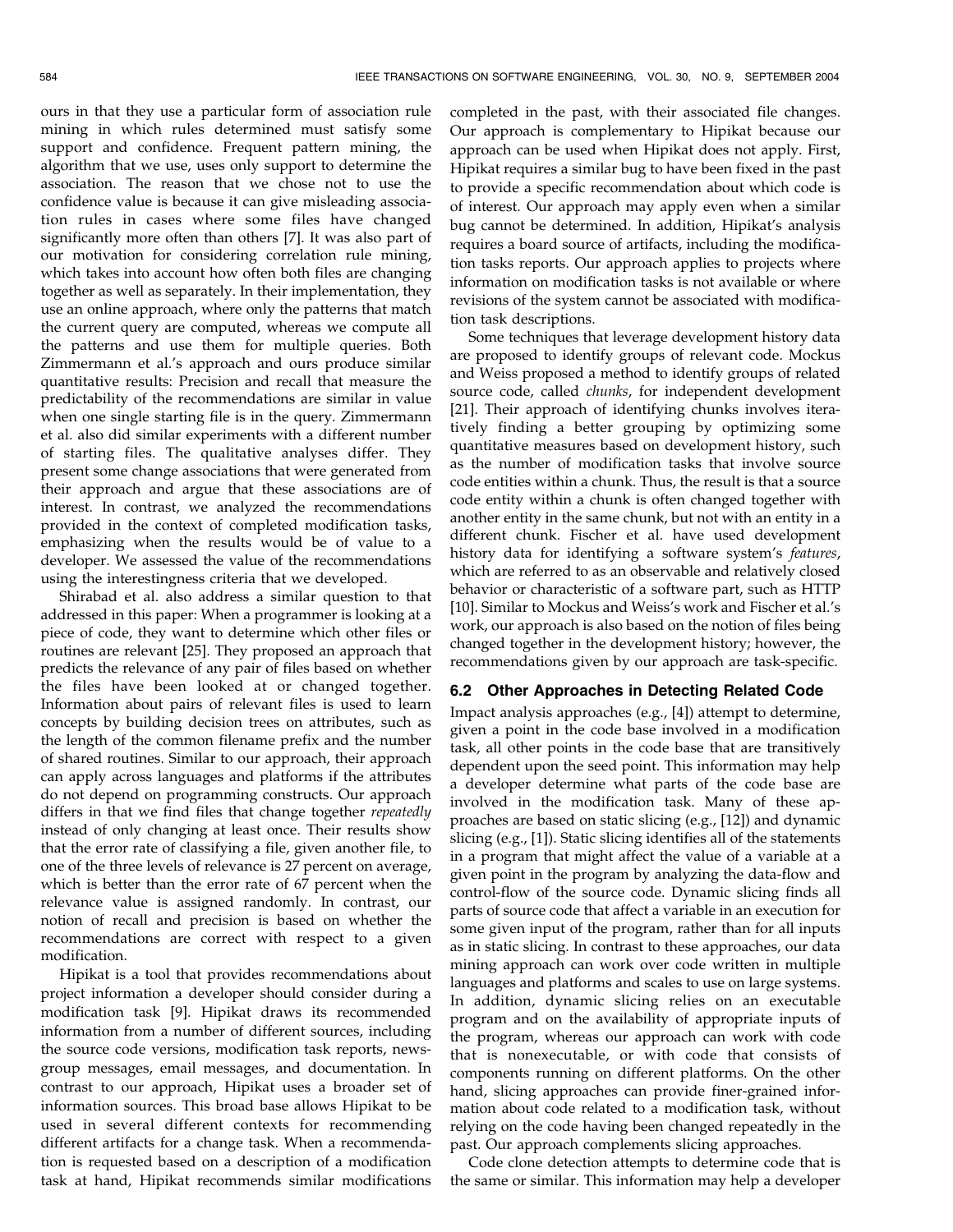determine different instances of the clones when one instance of the clone changes in a modification task. Many of these approaches defined clones based on various program aspects such as software metrics (e.g., [17]), the program's text (e.g., [5]), abstract syntax trees (e.g., [6]), and program dependency graphs (e.g., [14]). In contrast, our approach based on frequency of code changed in the past is not limited to identifying only instances of code that are the same or similar to each other.

#### 6.3 Other Data Mining Approaches for Software Engineering Tasks

Zimmermann et al. have also applied association rule mining to a different problem than that described in Section 6.1: determining evolutionary dependencies among program entities for the purpose of determining and justifying a system's architecture [28]. This involves determining the degree of modularity of a system based on analyzing the density of evolutionary dependencies between entities in the source as well as the proportion of inter versus intra-entity evolutionary coupling.

Association mining has been used for suggesting structurally related code. Michail used such an approach to find library reuse patterns to aid a developer in building applications with a particular library [18], [19]. The extracted patterns summarize usage information on the program structure of the program, such as explicating that application classes which inherit from a particular library class often override certain member functions. Tjortjis et al. apply association rule mining to help recover a structure for a program [26]. They find association rules that describe related source code attributes such as variables, data types, and method invocation. They consider source code fragments that contain many attributes involved in such rules as a collection of structurally related fragments. Sartipi et al. use both association rule mining and clustering to identify structurally related fragments in the architecture recovery process [24]. These three approaches differ in both intent and form. In addition, we are applying the data mining to version data, rather than to a single version as in Michail's, Tjortjis et al.'s, and Sartipi et al.'s work.

#### 7 CONCLUSION

In this paper, we have described our approach of mining change history to help a developer identify pertinent source code for a change task at hand. We have validated our hypothesis that our approach can provide useful recommendations by applying the approach to two open-source systems, Eclipse and Mozilla, and then evaluating the results based on the predictability and likely interestingness to a developer. Although the precision and recall are not high, recommendations can reveal valuable dependencies that may not be apparent from other existing analyses. In addition to providing evidence for our hypothesis, we have developed a set of interestingness criteria for assessing the utility of recommendations; these criteria can be used in qualitative analyses of source code recommendations provided by other systems.

#### ACKNOWLEDGMENTS

This research was funded by an NSERC postgraduate scholarship, an NSERC research grant, and IBM. The authors would like to thank Davor Cubranic for his help on the Hipikat database and Brian de Alwis, Robert O'Callahan, Martin Robillard, and the anonymous reviewers for insightful comments on earlier drafts.

## **REFERENCES**

- [1] H. Agrawal and J.R. Horgan, "Dynamic Program Slicing," Proc. Conf. Programming Language Design and Implementation, pp. 246- 256, June 1990.
- [2] R. Agrawal, T. Imielinski, and A.N. Swami, "Mining Association Rules between Sets of Items in Large Databases," Proc. Int'l Conf. Management of Data, pp. 207-216, 1993.
- [3] R. Agrawal and R. Srikant, "Fast Algorithms for Mining Association Rules," Proc. Int'l Conf. Very Large Data Bases, pp. 487-499, 1994.
- [4] R. Arnold and S. Bohner, Software Change Impact Analysis. IEEE CS Press, 1996.
- [5] B.S. Baker, "A Program for Identifying Duplicated Code," Computing Science and Statistics, vol. 24, pp. 49-57, 1992.
- [6] I.D. Baxter, A. Yahin, L.M.D. Moura, M. Sant'Anna, and L. Bier, "Clone Detection Using Abstract Syntax Trees," Proc. Int'l Conf. Software Maintenance, pp. 368-377, 1998.
- [7] S. Brin, R. Motwani, and C. Silverstein, "Beyond Market Baskets: Generalizing Association Rules to Correlations," Proc. Int'l Conf. Management of Data, pp. 265-276, 1997.
- [8] W. Cheung and O. Zaines, "Incremental Mining of Frequent Patterns without Candidate Generation or Support Constraint,' Proc. Int'l Database Eng. and Applications Symp., pp. 111-116, 2003.
- [9] D. Cubranic and G.C. Murphy, "Hipikat: Recommending Pertinent Software Development Artifacts," Proc. Int'l Conf. Software Eng., pp. 408-418, 2003.
- [10] M. Fischer, M. Pinzger, and H. Gall, "Analyzing and Relating Bug Report Data for Feature Tracking," Proc. Working Conf. Reverse Eng., pp. 90-99, 2003.
- [11] M. Fischer, M. Pinzger, and H. Gall, "Populating a Release History Database from Version Control and Bug Tracking Systems," Proc. Int'l Conf. Software Maintenance, pp. 23-33, 2003.
- [12] K. Gallagher and J. Lyle, "Using Program Slicing in Software Maintenance," IEEE Trans. Software Eng., vol. 17, no. 8, pp. 751- 761, Aug. 1991.
- [13] J. Han, J. Pei, and Y. Yin, "Mining Frequent Patterns without Candidate Generation," Proc. Int'l Conf. Management of Data, W. Chen et al., eds., pp. 1-12, 2000.
- [14] J. Krinke, "Identifying Similar Code with Program Dependence Graphs," Proc. Working Conf. Reverse Eng., pp. 301-309, 2001.
- [15] D. LeBlang, The CM Challenge: Configuration Management that Works. John Wiley & Sons, 1994.
- [16] B. Magnusson and U. Asklund, "Fine Grained Version Control of Configurations in Coop/Orm," Proc. Int'l Synp. System Configuration Management, pp. 31-48, 1996.
- [17] J. Mayrand, C. Leblanc, and E. Merlo, "Experiment on the Automatic Detection of Function Clones in a Software System Using Metrics," Proc. Int'l Conf. Software Maintenance, pp. 244-254, 1996.
- [18] A. Michail, "Data Mining Library Reuse Patterns in User-Selected Applications," Proc. Int'l Conf. Automated Software Eng. , pp. 24-33, 1999.
- [19] A.Michail, "DataMining Library Reuse Patterns Using Generalized Association Rules," Proc. Int'l Conf. Software Eng., pp. 167-176, 2000.
- [20] A. Mockus, R.T. Fielding, and J. Herbsleb, "Two Case Studies of Open Source Software Development: Apache and Mozilla," ACM Trans. Software Eng. and Methodology, vol. 11, no. 3, pp. 1-38, 2002.
- [21] A. Mockus and D.M. Weiss, "Globalization by Chunking: A Quantitative Approach," IEEE Software, vol. 18, no. 2, pp. 30-37, 2001.
- [22] J.S. Park, M.-S. Chen, and P.S. Yu, "Using a Hash-Based Method with Transaction Trimming for Mining Association Rules," Trans. Knowledge and Data Eng., pp. 813-825, 1997.
- [23] D.L. Parnas, "On the Criteria to Be Used in Decomposing Systems into Modules," Comm. ACM, pp. 1053-1058, 1972.